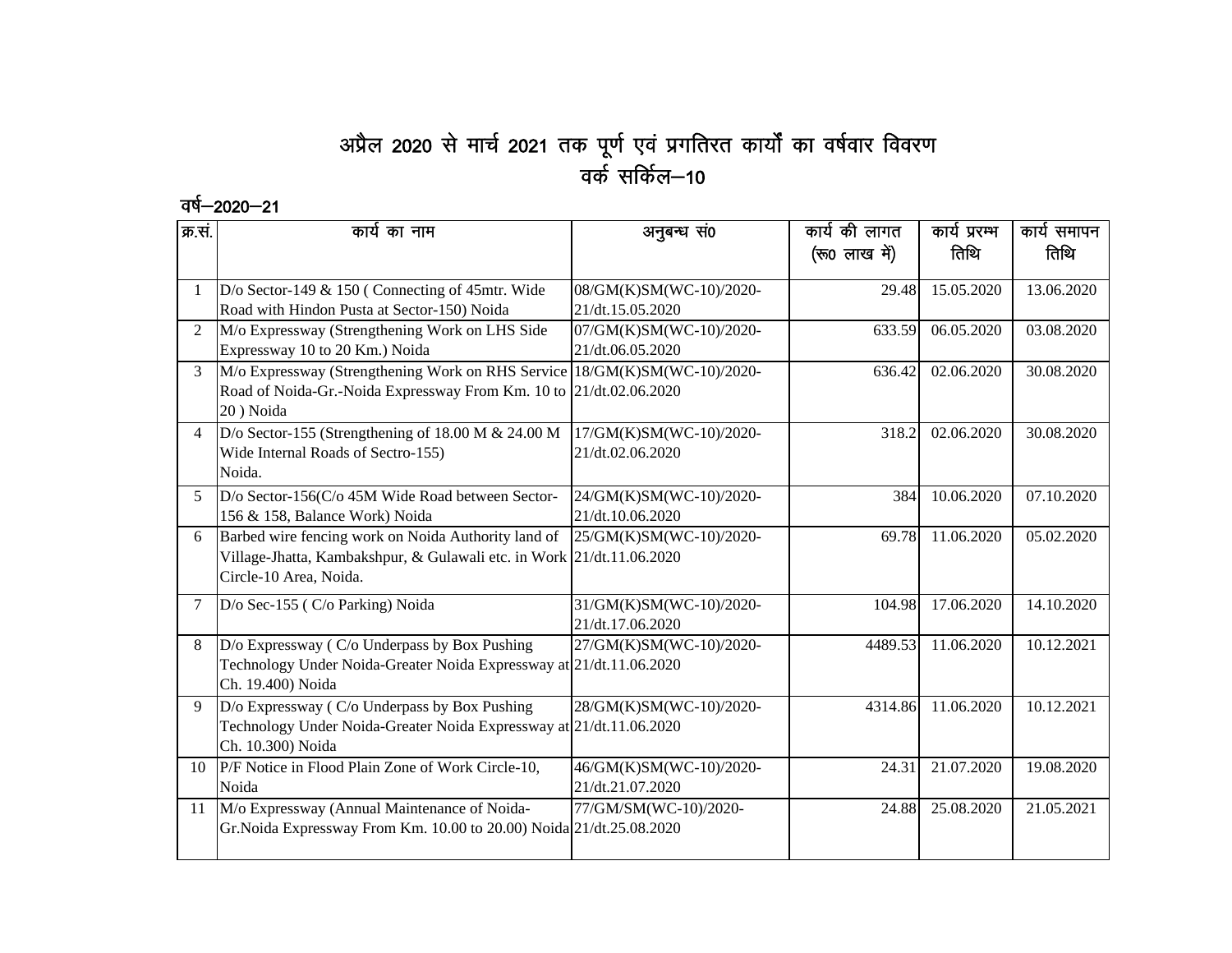| 12 | D/o Sec-156 (P/L C.C. Paver Blocks in Footpath and                         | 78/GM/SM(WC-10)/2020-     | 10.93  | 25.08.2020 | 22.10.2020 |
|----|----------------------------------------------------------------------------|---------------------------|--------|------------|------------|
|    | Painting Work on Central Verge and Footpath of 45m                         | 21/dt.25.08.2020          |        |            |            |
|    | Wide Road Between Sector-156 and 157 ) Noida                               |                           |        |            |            |
| 13 | M/o Village-Badauli (M/o C.C. Pavement of Main                             | 70/GM/SM(WC-10)/2020-     | 129.83 | 11.08.2020 | 08.12.2020 |
|    | Road & Some Internal Road ) Noida (Balance Work)                           | 21/dt.11.08.2020          |        |            |            |
| 14 | D/o Sector-151 & 154 (C/o 24Mtr Wide Road                                  | 89/GM/SM(WC-10)/2020-     | 231.38 | 27.08.2020 | 24.12.2020 |
|    | Industrial Plots in Sector-151) Noida                                      | 21/dt.27.08.2020          |        |            |            |
| 15 | D/o Sector-156(C/o 45M Wide Road between Sector-                           | 61/GM(R)/SM(WC-210)/2020- | 424.07 | 30.07.2020 | 25.04.2021 |
|    | 156 & 151A) Noida                                                          | 1/dt.30.07.2020           |        |            |            |
| 16 | M/o Road (M/o 30M Wide Road Between Sector-144                             | 90/GM/SM(WC-10)/2020-     | 33.07  | 28.08.2020 | 26.09.2020 |
|    | and 145 and M/o Approach Ramp to Pusta) Noida                              | 21/dt.28.08.2020          |        |            |            |
| 17 | M/o Road (Patri Dressing, Painting & Repair Work in                        | 91/GM/SM(WC-10)/2020-     | 9.64   | 28.08.2020 | 26.09.2020 |
|    | Sector-150) Noida                                                          | 21/dt.28.08.2020          |        |            |            |
| 18 | D/o Sector-155 (P/L C.C. Paver Blocks in Footpath) No92/GM/SM(WC-10)/2020- |                           | 37.04  | 28.08.2020 | 26.10.2020 |
|    |                                                                            | 21/dt.28.08.2020          |        |            |            |
| 19 | M/o Road (M/o Gole Chakkar at Sector - 150) Noida                          | 102/GM/SM(WC-10)/2020-    | 20.86  | 01.09.2020 | 30.09.2020 |
|    |                                                                            | 21/dt.01.09.2020          |        |            |            |
| 20 | M/o and D/o Village-Jhatta (C/o C.C.Road and Drain                         | 101/GM/SM(WC-10)/2020-    | 19.90  | 01.09.2020 | 30.10.2020 |
|    | in Rajendra Singh Wali Gali ) Noida                                        | 21/dt.01.09.2020          |        |            |            |
| 21 | M/o Road (C/o Service Road of 45.00M Wide Road in 104/GM/SM(WC-10)/2020-   |                           | 86.01  | 02.09.2020 | 30.12.2020 |
|    | Front of Sector-153 & 154) Noida                                           | 21/dt.02.09.2020          |        |            |            |
| 22 | M/o and D/o Village (Widening and Repair of                                | 103/GM/SM(WC-10)/2020-    | 19.49  | 01.09.2020 | 30.10.2020 |
|    | C.C.Road and Drain in Village-Momnathal) Noida                             | 21/dt.01.09.2020          |        |            |            |
| 23 | D/o Village (Maintenance of Baratghar in Village-                          | 131/GM/SM(WC-10)/2020-    | 10.18  | 17.09.2020 | 15.12.2020 |
|    | Jhatta) Noida                                                              | 21/dt.17.09.2020          |        |            |            |
| 24 | M/o Road (Painting Work on Central Verge, Footpath                         | 135/GM/SM(WC-10)/2020-    | 116.82 | 22.09.2020 | 20.12.2020 |
|    | etc. with Tile Fixing on Footpath of 45M and wide                          | 21/dt.22.09.2020          |        |            |            |
|    | Road in Front of Sector-152 to 161) Noida                                  |                           |        |            |            |
| 25 | D/o Sec-149 & 150 (Strengthening Work in 30m and                           | 146/GM/SM(WC-10)/2020-    | 506.13 | 30.09.2020 | 28.11.2020 |
|    | 45m wide Road Along Plot-No.Sc-01)Noida                                    | 21/dt.30.09.2020          |        |            |            |
| 26 | Strengthening of Road(Strengthening Peripherial Road                       | 148/GM/SM(WC-10)/2020-    | 111.11 | 30.09.2020 | 28.12.2020 |
|    | of Village - Badauli) Noida                                                | 21/dt.30.09.2020          |        |            |            |
| 27 | M/o & D/o Village (Repair of C.C. Road & Drain in                          | 159/GM/SM(WC-10)/2020-    | 164.25 | 06.10.2020 | 02.02.2020 |
|    | Village-Kondli) Noida                                                      | 21/dt.06.10.2020          |        |            |            |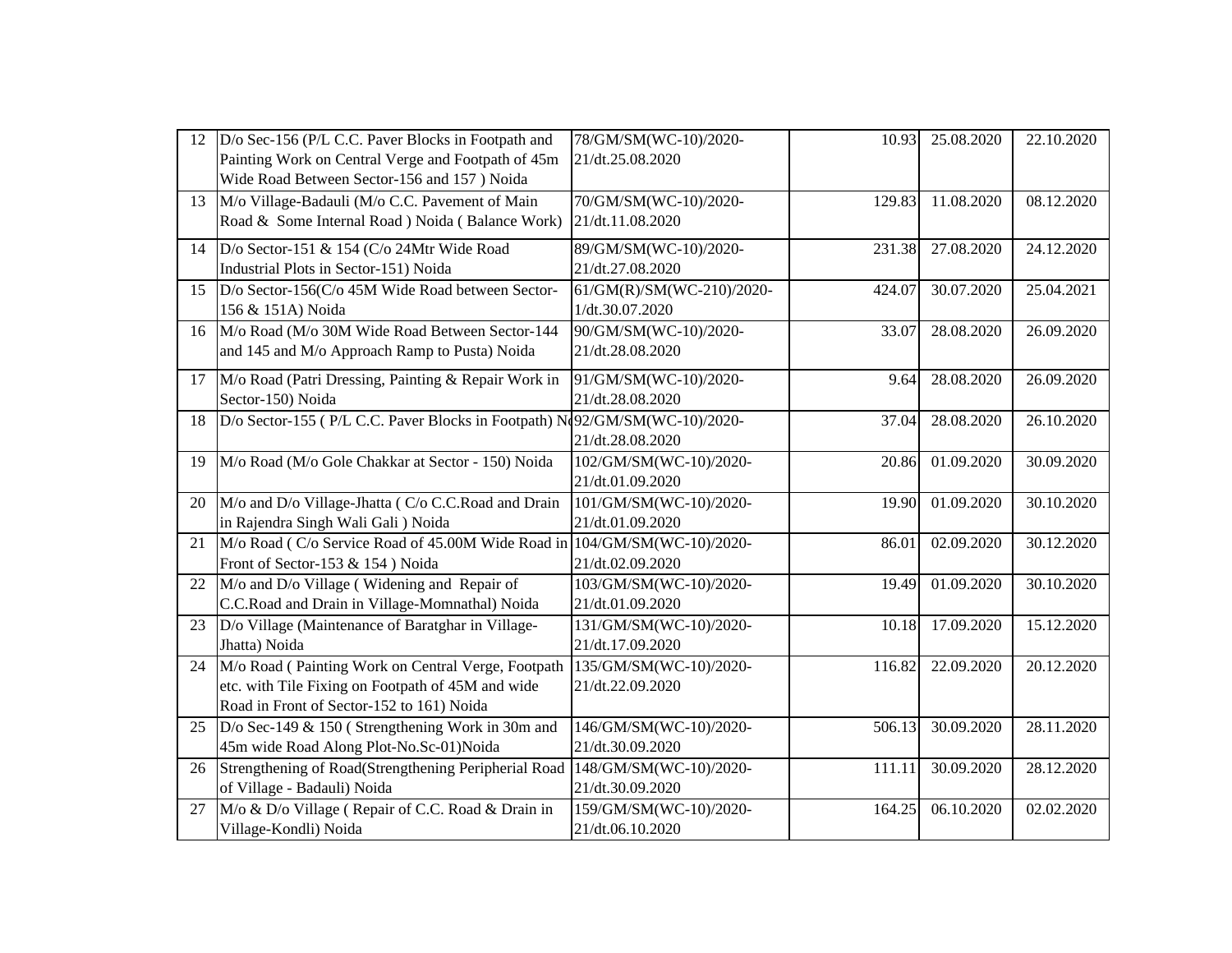| 28 | M/o Road (Improvement of crossing at sec-152,153)                            | 177/GM/SM(WC-10)/2020- | 22.54   | 26.10.2020               | 24.12.2020 |
|----|------------------------------------------------------------------------------|------------------------|---------|--------------------------|------------|
|    | and Adjoining of Expressway Service Road) Noida                              | 21/dt.26.10.2020       |         |                          |            |
| 29 | Maintenance and Development of Noida-Gr.Noida(Hot                            | 160/GM/SM(WC-10)/2020- | 6153.61 | 06.10.2020               | 02.06.2021 |
|    | in Plant Recycling and SMA work on main carriage                             | 21/dt.06.10.2020       |         |                          |            |
|    | way from Km 0.00 to 20.00)Noida                                              |                        |         |                          |            |
| 30 | D/o Sector-158 (C/o RCC Drain & Culvert for                                  | 150/GM/SM(WC-10)/2020- | 477.21  | 30.09.2020               | 27.01.2021 |
|    | Industrial Plots in Sector-158) Noida                                        | 21/dt.30.09.2020       |         |                          |            |
| 31 | Annual Maintenance of Drain in Work Circle-10 Area,                          | 149/GM/SM(WC-10)/2020- | 82.79   | 30.09.2020               | 29.09.2021 |
|    |                                                                              | 21/dt.30.09.2020       |         |                          |            |
| 32 | D/o Sector-149 & 150 (C/o RCC Central Verge $\&$                             | 147/GM/SM(WC-10)/2020- | 233.94  | 30.09.2020               | 27.01.2021 |
|    | Repair of Footpath on 45m Wide Road in Between Sec. 21/dt.30.09.2020         |                        |         |                          |            |
|    | - 151, 149 & 149A) Noida                                                     |                        |         |                          |            |
| 33 | D/o Sector-151 (C/o RCC Central Verge & Footpath                             | 151/GM/SM(WC-10)/2020- | 181.92  | 01.10.2020               | 28.01.2021 |
|    | on 45m Wide Road in Between Sec-151 & 153) Noida                             | 21/dt.01.10.2020       |         |                          |            |
| 34 | D/o Sec-151 (C/o RCC Drain & Culvert for Industrial                          | 152/GM/SM(WC-10)/2020- | 252.66  | 01.10.2020               | 28.01.2021 |
|    | Plots in Sector-151) Noida                                                   | 21/dt.01.10.2020       |         |                          |            |
| 35 | D/o & M/o Village (M/o Baratghar in Village - Garhi                          | 161/GM/SM(WC-10)/2020- | 22.7    | 06.10.2020               | 04.12.2020 |
|    | Samstipur) Noida                                                             | 21/dt.06.10.2020       |         |                          |            |
| 36 | D/o & M/o Village (C/o C.C. Road & Drain in Village 169/GM/SM(WC-10)/2020-   |                        | 33.88   | 14.10202                 | 10.02.2021 |
|    | - Dairy Gujjaro ki) Noida                                                    | 21/dt.14.10.2020       |         |                          |            |
| 37 | D/o Sec-145 to 147 (P/L C.C. Paver Block in Footpath 180/GM/SM(WC-10)/2020-  |                        | 235.95  | 27.10.2020               | 23.02.2021 |
|    | and Painting work on central verge footpath of 45m                           | 21/dt.27.10.2020       |         |                          |            |
|    | Wide road in front of sector-145) Noida                                      |                        |         |                          |            |
| 38 | D/o Sec-145 to 147 (P/L C.C. Paver Block in Footpath 187/GM/SM(WC-10)/2020-  |                        | 190.18  | 05.11.2020               | 04.03.2021 |
|    | and Painting work on central verge footpath of 45m                           | 21/dt.05.11.2020       |         |                          |            |
|    | Wide road from sector-146 to Pusta) Noida                                    |                        |         |                          |            |
| 39 | M/o & D/o Village (Repair of C.C. Road & Drain in                            | 174/GM/SM(WC-10)/2020- | 120.73  | 22.10.2020               | 18.02.2021 |
|    | Village-Garhi Samastipur) Noida                                              | 21/dt.22.10.2020       |         |                          |            |
| 40 | D/o Sector-151 (C/o RCC Central Verge & Footpath                             | 184/GM/SM(WC-10)/2020- | 63.35   | 03.11.2020               | 01.01.2021 |
|    | on 45m Wide Road in Between Sector-149 & 151)                                | 21/dt.03.11.2020       |         |                          |            |
|    | Noida                                                                        |                        |         |                          |            |
| 41 | D/o Sector-161 (C/o RCC Central Verge at 45m Wide                            | 190/GM/SM(WC-10)/2020- | 92.24   | $\overline{0}$ 5.11.2020 | 02.02.2021 |
|    | Road in front of Sector-159 & 161 and Balance                                | 21/dt.05.11.2020       |         |                          |            |
|    | Central Verge) Noida                                                         |                        |         |                          |            |
| 42 | D/o Sector-158 (C/o Internal Road of Sector-158) Noid 199/GM/SM(WC-10)/2020- |                        | 307.07  | 24.11.2020               | 22.05.2021 |
|    |                                                                              | 21/dt.24.11.2020       |         |                          |            |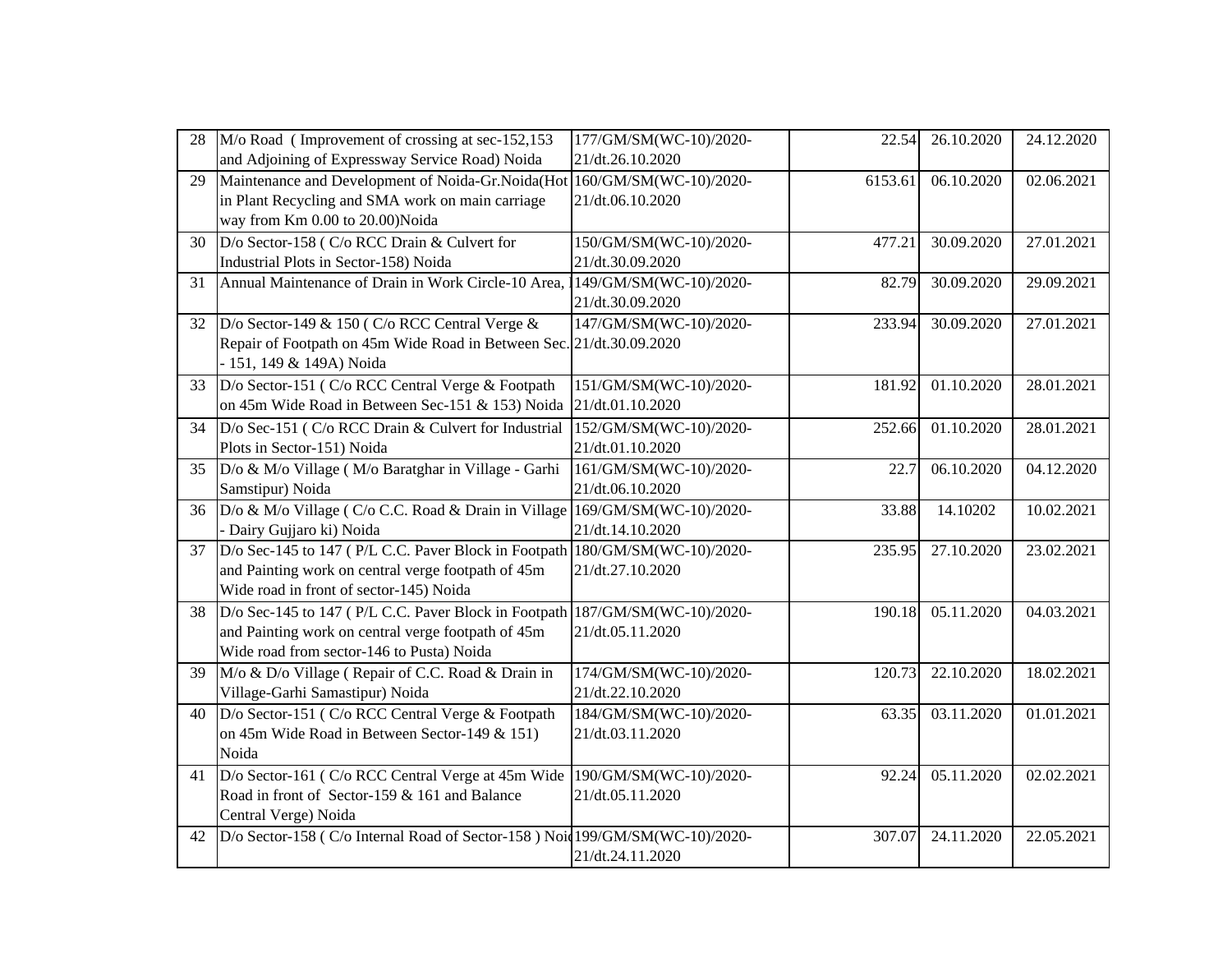| 43 | M/o & D/o Village (M/o C.C. Road in Village-                                | 198/GM/SM(WC-10)/2020-  | 82.32   | 24.11.2020      | 21.02.2021 |  |
|----|-----------------------------------------------------------------------------|-------------------------|---------|-----------------|------------|--|
|    | Badauli) Noida                                                              | 21/dt.24.11.2020        |         |                 |            |  |
| 44 | Annual Maintenance of Road in Work Circle-10 Area, 1214/GM/SM(WC-10)/2020-  |                         | 22.29   | 29.12.2020      | 28.12.2021 |  |
|    |                                                                             | 21/dt.29.12.2020        |         |                 |            |  |
| 45 | Annual Maintenance of Road in Work Circle-10 Area, 1215/GM/SM(WC-10)/2020-  |                         | 22.29   | 29.12.2020      | 28.12.2021 |  |
|    |                                                                             | 21/dt.29.12.2020        |         |                 |            |  |
| 46 | Annual Maintenance of Road in Work Circle-10 Area,                          | 1217/GM/SM(WC-10)/2020- | 22.29   | 30.12.2020      | 29.12.2021 |  |
|    |                                                                             | 21/dt.30.12.2020        |         |                 |            |  |
| 47 | Annual Maintenance of Road in Work Circle-10 Area,                          | 1216/GM/SM(WC-10)/2020- | 22.29   | 29.12.2020      | 28.12.2021 |  |
|    |                                                                             | 21/dt.29.12.2020        |         |                 |            |  |
| 48 | M/o & D/o Village (M/o C.C. Road & Drain in Village-221/GM/SM(WC-10)/2020-  |                         | 228.96  | 07.01.2021      | 06.05.2021 |  |
|    | Gulawali) Noida                                                             | 21/dt.07.01.2021        |         |                 |            |  |
| 49 | D/o Sector-145 (C/o Road of 5% Abadi Plots in Sector-213/GM/SM(WC-10)/2020- |                         | 2413.00 | 24.12.2020      | 16.06.2022 |  |
|    | 145) Noida                                                                  | 21/dt.24.12.2020        |         |                 |            |  |
| 50 | M/o & D/o Village (Manitenance of pond Near Rajveer 231/GM/SM(WC-10)/2020-  |                         | 11.43   | 27.01.2021      | 25.02.2021 |  |
|    | House in Village-Kondli) Noida                                              | 21/dt.27.01.2021        |         |                 |            |  |
| 51 | M/o & D/o Village (Drain, Culvert and Sump)                                 | 232/CGM/SM(WC-10)/2020- | 17.16   | 28.01.2021      | 27.04.2021 |  |
|    | Development works for Village-Gulawali)Noida                                | 21/dt.28.01.2021        |         |                 |            |  |
| 52 | D/o Sector-145 (C/o road in A & C Pocket and Drain                          | 238/CGM/SM(WC-10)/2020- | 1219.86 | 15.02.2021      | 13.08.2021 |  |
|    | and Culvert in C Pocket of Sector-145) Noida                                | 21/dt.15.02.2021        |         |                 |            |  |
| 53 | D/o Sector-156 (C/o Central Verge & Footpath at 45m                         | 239/CGM/SM(WC-10)/2020- | 93.89   | 15.02.2021      | 15.05.2021 |  |
|    | Wide Road Between Sector -156 & 158) Noida                                  | 21/dt.15.02.2021        |         |                 |            |  |
| 54 | C/o Entry Gate at Entry Point From Greater Noida to                         | 246/CGM/SM(WC-10)/2020- | 498.85  | 01.03.2021      | 28.06.2021 |  |
|    | Noida on Noida-Gr.Noida Expressway, Noida                                   | 21/dt.01.03.2021        |         |                 |            |  |
| 55 | D/o Village (Maintenance of Baratghar in Village-                           | 245/CGM/SM(WC-10)/2020- | 44.81   | 01.03.2021      | 29.05.2021 |  |
|    | Gulawali) Noida                                                             | 21/dt.01.03.2021        |         |                 |            |  |
| 56 | M/o & D/o Village (Repair/Manitenance and Cleaning                          | 247/CGM/SM(WC-10)/2020- | 11.45   | 03.03.2021      | 01.05.2021 |  |
|    | of Pond in Village-Jhatta) Noida                                            | 21/dt.03.03.2021        |         |                 |            |  |
| 57 | C/o Entry Gate Between Industrial Sector - 157 & 159,                       | 248/CGM/SM(WC-10)/2020- | 159.58  | 03.03.2021      | 01.05.2021 |  |
|    | Noida                                                                       | 21/dt.03.03.2021        |         |                 |            |  |
| 58 | M/o & D/o Village (Maintenance of Pond Near                                 | 262/CGM/SM(WC-10)/2020- | 20.74   | 19.03.2021      | 17.04.2021 |  |
|    | Baratghar in Village - Gulawali ) Noida                                     | 21/dt.19.03.2021        |         |                 |            |  |
|    |                                                                             |                         |         |                 |            |  |
| 59 | M/o & D/o Village (Manitenance of pond Near School                          | 01/SM(WC-10)2020-       |         | 6.84 23.01.2021 | 21.02.2021 |  |
|    | in Village-Kondli) Noida                                                    | 21/Dt.23.01.2021        |         |                 |            |  |